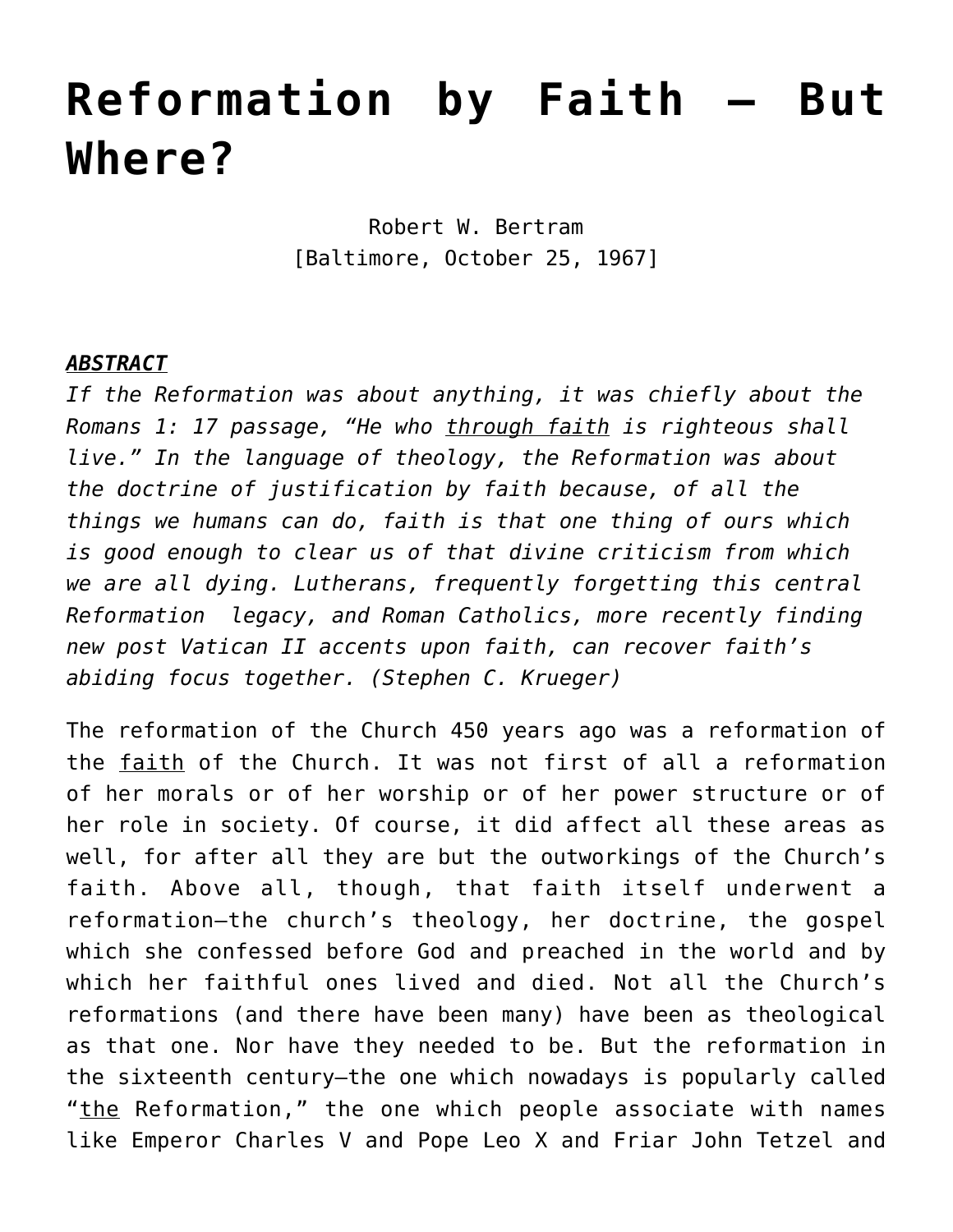Wittenberg and Augsburg, with an Augustinian professor tacking to a university church-door an invitation to a theological debate—that reformation was through and through a theological event, a reform of the faith.

Still, it was a reformation not only of the faith. It was more than that. It was a reformation by faith. What do we mean by that, a reformation by faith? Do we mean merely that this reformation required a very daring, heroic faith on the part of little Luther to stand up to the potentates and to demand that mighty Mother Church should reform herself? No, that is not the sort of faith, the sort of reformation by faith, we are talking about—the faith of some mythical religious hero in the face of overwhelming human opposition. As a matter of fact, it is a real question whether Luther actually did have nearly so much of that heroic, world-defying faith as his admirers often make him out to have had. What he, at least, was painfully aware of was what little faith he had of any kind, and of how terrified he was by what he had to do.

What was it he had to do? Not first of all to reform the Church. But first of all, as with any poor sinner, he himself had to be reformed before God. What he had to do was to stand up, not to the potentates of church and empire, but to God—to that God whose fearful judgment calls every man to account and finds him wanting. But who can ever stand up to that God, and live? How could men who are sinners, whose very selves are being misshaped by their phoneyness, by their listlessness toward God, by their excessive self-concern, by their dissatisfaction with their lot, men whose marriages and whose friendships and whose communities are being mis-shaped by their own greed and inconsiderateness, in short, men whose lives are being misshaped for death by the righteous judgment of God—how could such men ever be so re-shaped as to delight God and thus regain their lives? How could such men ever be re-formed from dying sinners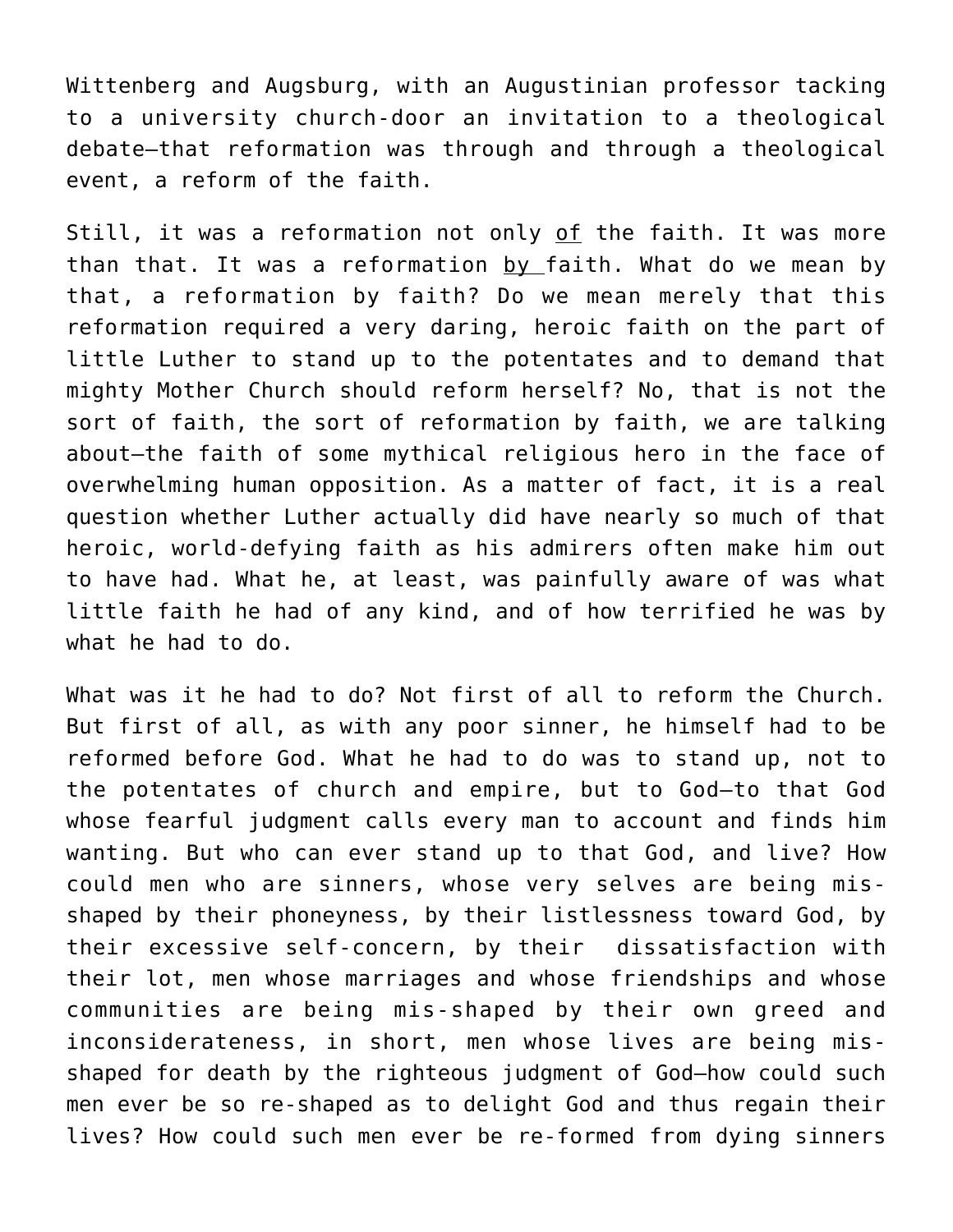into living saints? How could they so take on the form of Christ that they themselves could become irreproachable and could get along with God forever? The question seems hopeless.

Yet the biblical answer, as Luther finally discovered—and the apostle Paul before him, and the prophet Habakkuk before Paul—was "by faith." "He who through faith is righteous shall live." (Hab. 2:4; Rom. 1:17) Sinners are rectified, they are reformed—that is, they take on the very form of the righteous Christ—by their faith, only by their faith, altogether by their faith. They do not take on the form of Christ in the lives they lead. Not yet they don't, this side of the resurrection. Not enough they don't, not enough to clear themselves of God's persistent criticism. But in their faith they do.

Still, what is so great about their faith, especially in view of the fact that it is the faith of sinners? Simply this: it is faith in Jesus our Lord. With him God is well pleased. Yet not only with him, but also with every sinner who takes on the pleasing form of this Lord. And sinners do take on his form, to God they look like Christ, simply because it is Christ whom they trustingly take hold of. It is he whom they hide behind and in whom they take refuge, and so it is he who gives their faith, gives them, their immense value before God.

The big question is not how well do these believers believe-how fervently, how heroically—but in whom? How well do they believe? Usually not very well at all, usually only falteringly and only with great struggle. But that is not what endears them to God. What endears them to God is the One whom their faith is faith in, Jesus Christ the righteous, the all-valuable Victor who has won out over death and over the divine judgment. And it is Christ's value which God values in those sinners who identify with Christ.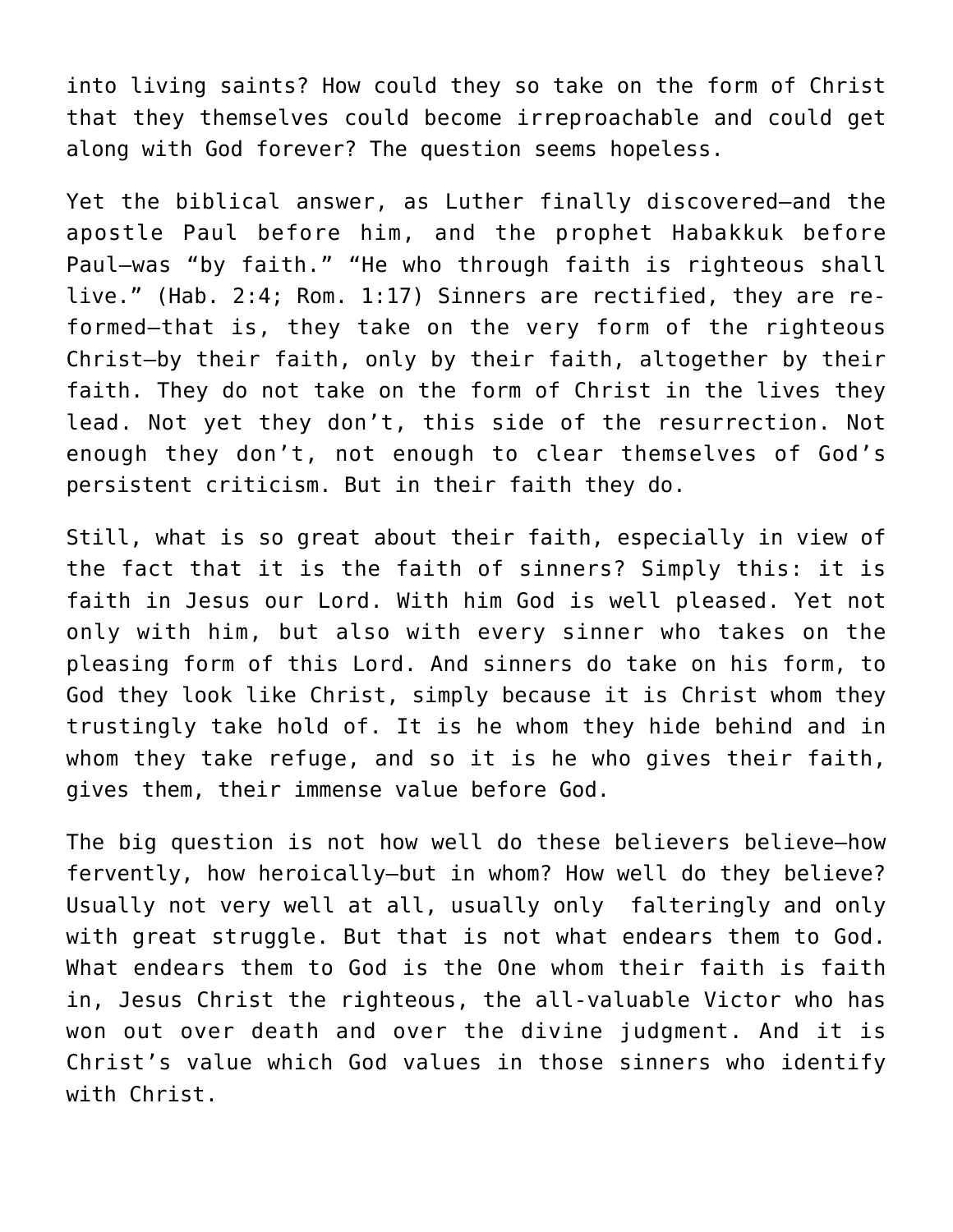Faith, Luther used to say, is like a ring. The ring itself, the band around the finger, is nothing special. What is special is the gem which it embraces, the Pearl of great price. But then that gem gives value to the whole ring. The quality of sinners' believing is nothing by itself. By itself their believing is no better and probably no worse than any of the other Christian things they do—their loving, their praying, their decency. All of this is much too paltry, much too fragmentary, to exonerate them before an exacting God. Yet what is not fragmentary but altogether adequate is Christ Jesus. It is he who gives to their faith—gives to the believers themselves— the distinctive form of Christ. These believers' lives and behavior are not yet transformed. Not nearly. But re-formed these believers are, when they take on the form of Christ by taking Christ on faith.

So faith takes its form not from the one who does the believing but from the One it believes. This, for Luther, is what explains the extravagant and exclusive claims which scripture makes about faith. And of the biblical writers it isn't only Paul who makes such claims. It isn't only Paul who says, "Believe in the Lord Jesus, and you will be saved." (Acts 16:31). Peter says as much. (Acts 2:38-4l; 3.16). One of the boldest statements about faith is made by John. But then what impresses John is that faith is in Jesus as the Son of God. John says: "This is the victory which overcomes the world, our faith; who is it that overcomes the world but he who believes that Jesus is the Son of God?" (I John 5: 4,5) Still, bolder even than this statement by John are the ones which are made by our Lord himself. "0 woman," he says, "great is your faith" (Mt. 15: 28); or on another occasion, "Your faith has made you well" (Mt. 9:22), or again, "Your faith has saved you." (Lk. 7:50) In every one of these cases what was so "great" about faith was that it was faith in Jesus himself. It may only have been a faith which could cry, "Lord, I believe, help my unbelief." But even then what commended this faith was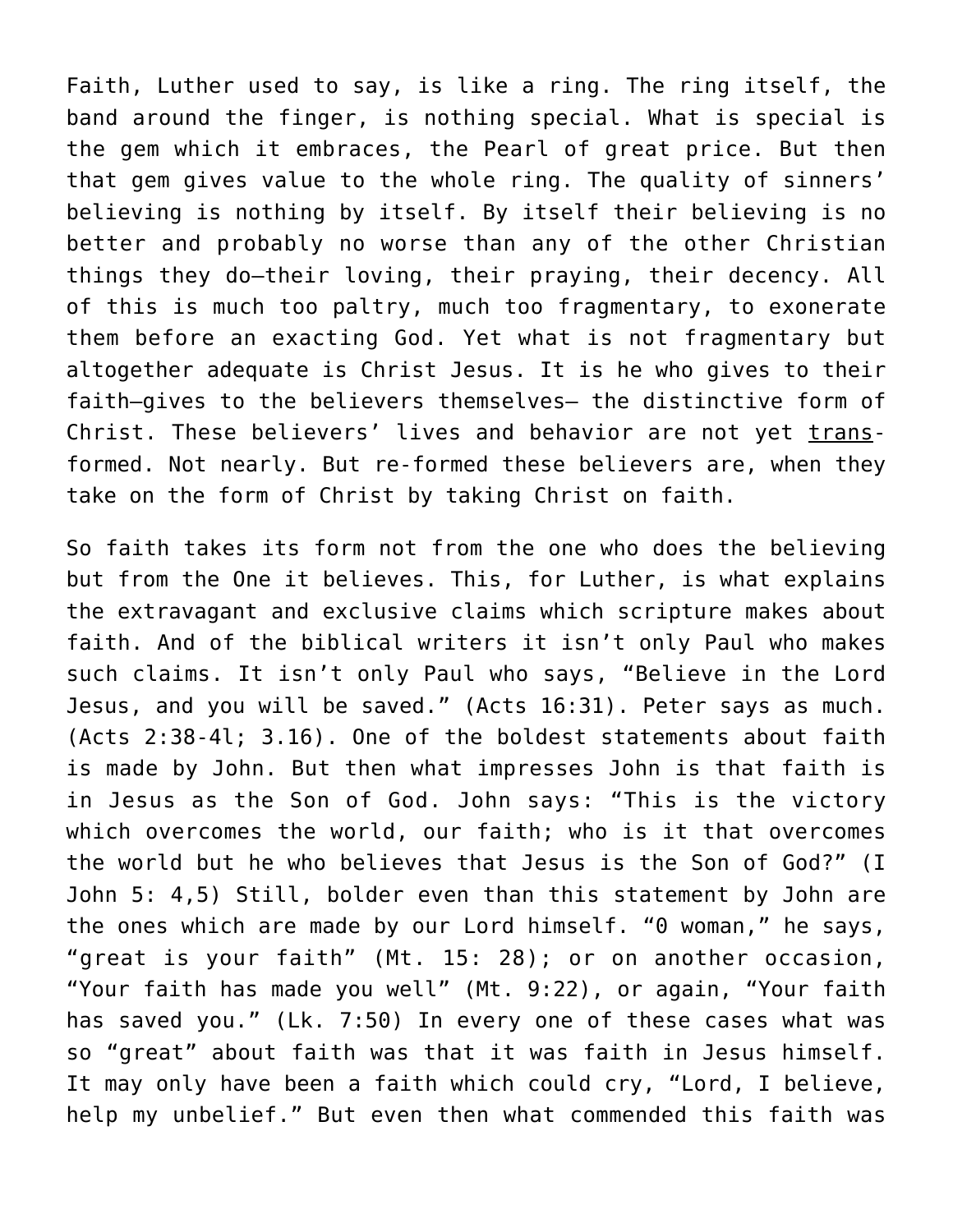that it could so much as call Jesus "Lord" and could depend on him at all for rescue. And what a man believed about Jesus determined what that man himself became and what he got. "Take heart, my son; your sins are forgiven." (Mt. 9:2) "Go, be it done for you as you have believed." (Mt. 8:13)

The one redeeming feature of faith is the Redeemer whom faith trusts. It is this feature alone which prompted the Reformers to make the bold and exclusive claim they did for faith: "by faith alone, not by works"— altogether by faith. There is nothing wrong with a Christian's good works. Indeed, these works of service to God and the neighbor are the very goal for which men are saved at all. The trouble is, these good works are never good enough—not even the best of them. For that matter, faith itself is also a kind of good work. But that is not what distinguishes faith. As an activity at work in the believer, it too is not good enough. No, what is so good about faith is that One whom faith is all about, the God who in Christ is merciful. He is good enough. For now he will do quite nicely. He does for faith what believers cannot do, not by their loving or by their believing or by anything else. He dignifies their faith, and so dignifies them, with his own worth. *Dignus est Agnus*, worthy is the Lamb. That is the exclusive dignity, the unique worth of faith.

Of all the things we do, faith is that one thing of ours which is good enough to clear us of that divine criticism from which we all are dying. May I repeat that, please? Of all the things we do, faith is that one thing of ours which is good enough to clear us of that divine criticism from which we all are dying. Of course, this does not mean simply that faith is our own doing. Really, it is not. Faith is a gift from God. Still, that is not what is unique about faith. Everything Christians dotheir loving, their serving-are all the doing of God, as his gift. That much is true of faith, too. Whatever there is of it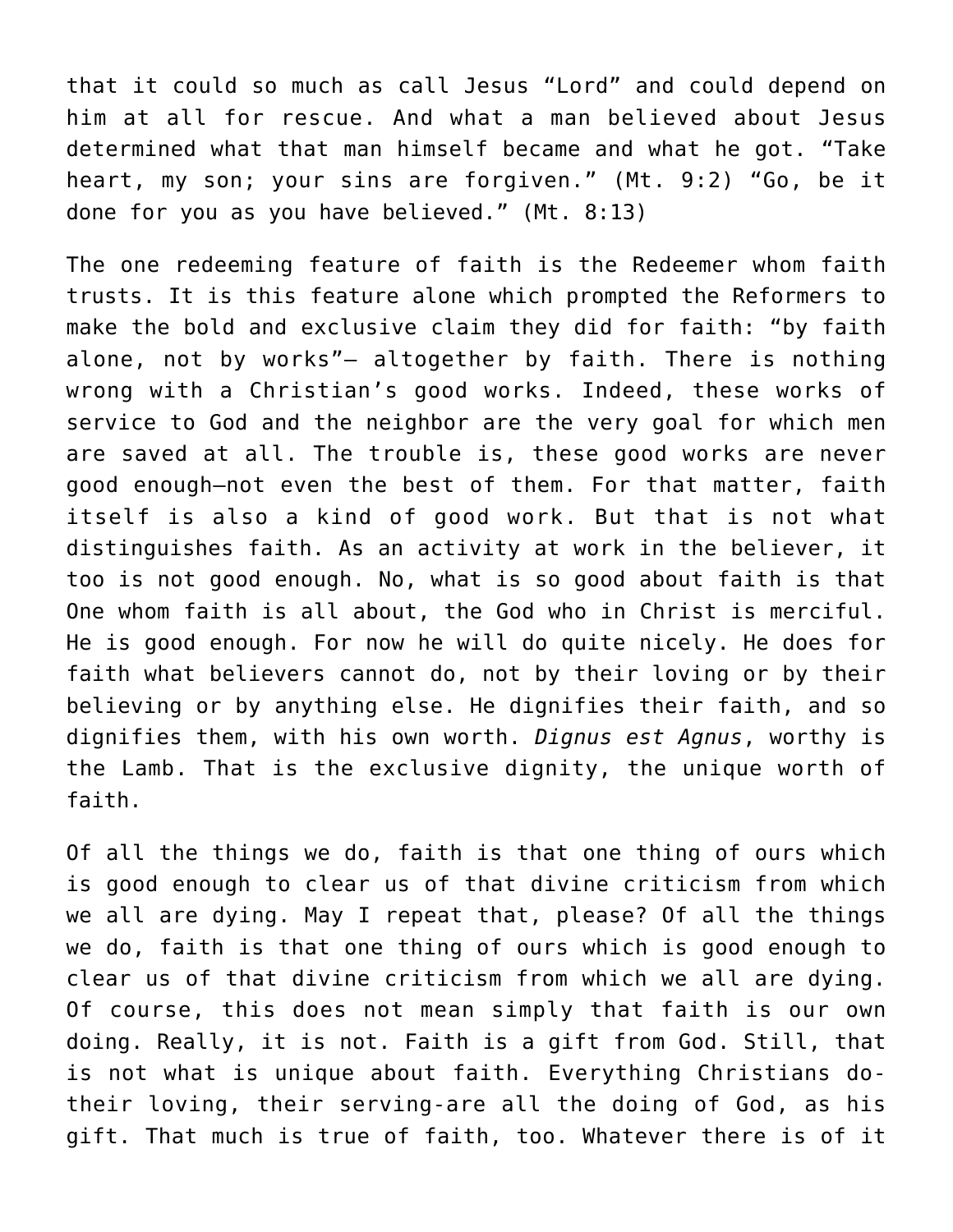is from God, though usually there is not very much of it. Still, however little there is of this God-given faith, however piecemeal and tentative it may be in us, it is nevertheless faith in the whole Christ. He is never piece-meal or tentative. And as whole as he is, so, by faith in him, are we whole, too. Faith, even feeble faith, grasps him entirely. But only faith does.

"He who through faith is righteous shall live." But that assumes something. It assumes that in order for a man to live he must be righteous. Unless he has a righteousness of his own, he has no life. To live at all- in any truly human, truly godly sense of the word "live"-a man must have something to show for himself before God. He must count for something. He must qualify for that life which only God can give. He must be worth the life he gets. And what do men long for more than for life? But life presupposes righteousness. And to be that righteous a man must be righteous altogether, totally, in everything he is and does, from birth to death–heart, soul, strength and mind. Still, who can ever achieve a righteousness like that? But then who can ever live? "He who … is righteous shall live." Ah, but I omitted the crucial words. "He who through faith is righteous shall live." And what else is faith, the Reformers asked, except living off of the righteous deed of Another, counting on Christ to count for us? What is so right about faith is that it depends upon him to be right for us. It trusts that he has righted our wrong. And in trusting that, the trusting sinner himself is right, as righteous as Christ himself. Having that righteousness of Christ– and faith is the very having of it–the sinner has righteousness enough to live off of. And what a life that is! And not for this world alone.

Now see what I have done. I have spoken at such length about a single aspect of Luther's conception of faith–namely, that what is justifying about faith is its object, Jesus Christ–that in the process I have used up all my time on this one theme. That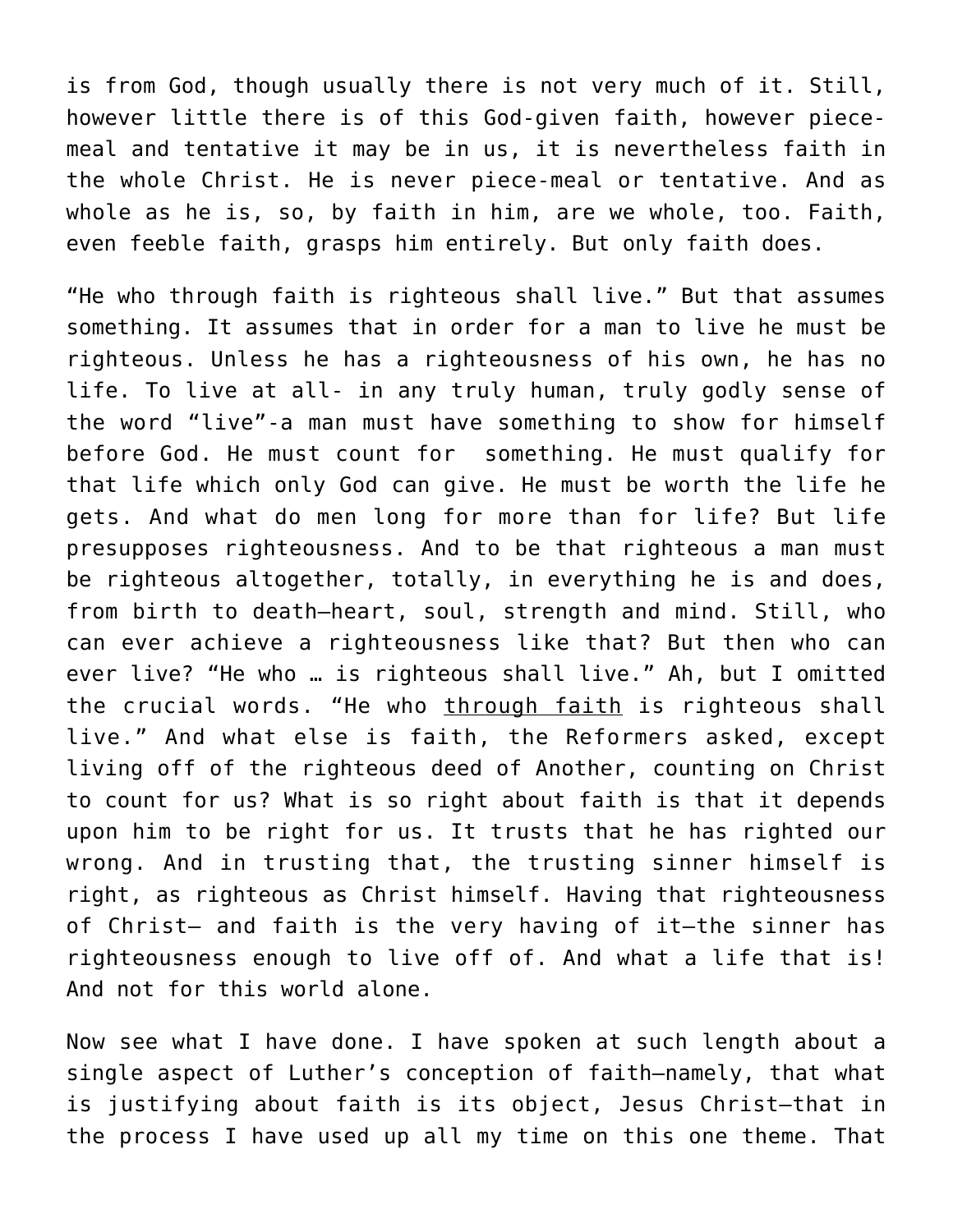is not altogether a loss, considering the flagrant misconceptions which surround Luther's meaning of faith, also among Lutherans. Most all of these misconceptions commit the same fallacy: they subjectivize faith and come near to reducing faith to faith in faith itself. This misconception has afflicted not only those theologies and pieties which have more or less espoused such fideism–pietism, the "religious experience" strains in Protestant liberalism, Christian existentialism–but also those more orthodox traditions which, in horror at such fideism, flee to the supposedly opposite extreme of an objectivist imputationism. Both sides assume much the same mistakenly subjectivist view of faith. Really, even if there had been time in this lecture to explore other features of the Reformers' meaning of faith—for example, faith as a "having," faith as the "good" of "good works," faith as "the truth of the gospel," faith as the only proper safeguard of Christ's mediatorship and of grace's promissiveness— these features would have been only additional variations on the previous theme, *fides Christo formata*.

"He who through faith is righteous shall live." That passage from Romans, I suppose, comes as close as any to being the motto of the Reformation. If the Reformation was about anything, it was about that. It was, in the language of theology, about the doctrine of justification by faith alone. The question was not—not in the first instance—whether sinners are justified solely by God's grace. And the question was not— not in the first instance—whether they are justified solely by Christ. Those questions were never really in dispute, at least not in so many words. In so many words, the Roman Catholic Church, too, has always taught that sinners are justified by God's grace alone on account of Jesus Christ. What was in dispute, the issue of life and death, the rock of offense—then and, I believe, still today—was whether a sinner can hope to have the grace of